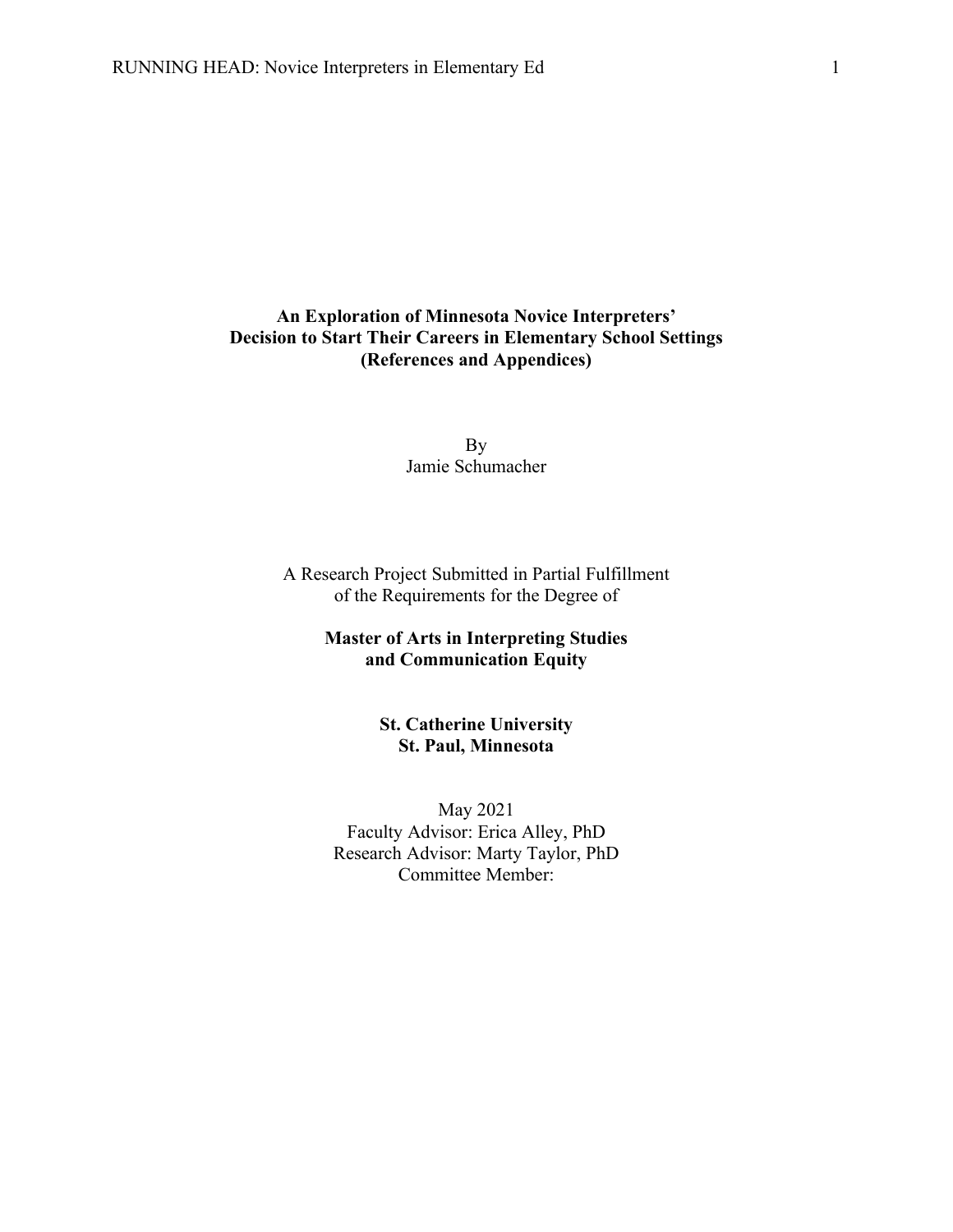#### **Abstract**

In the state of Minnesota, the number of Deaf and Hard of Hearing (DHH) students in mainstream educational settings has slowly increased every year. With more students being educated in a setting using indirect methods of communication (ie interpreters), the need for more qualified sign language interpreters has grown. In the state of Minnesota, educational sign language interpreter qualifications allow many young, recently graduated interpreters a place to begin their careers and improve their skills as professionals. Through this qualitative research, not only were participants asked why they started their careers in education, but what factors inhibit interpreters, not only novice interpreters, to be successful in their work. Most participants felt drawn to the educational setting because of a steady paycheck and consistent schedule, as well as a passion for supporting DHH students' education. The barriers to providing this crucial service effectively were the ill-defined roles and responsibilities of interpreters, how The System and DHH programs affect their work, and what improvements can be made for incoming interpreters. By interpreters learning what they need and how to advocate for resources, they begin to set a standard for current and future educational interpreters consequently providing better service to DHH students.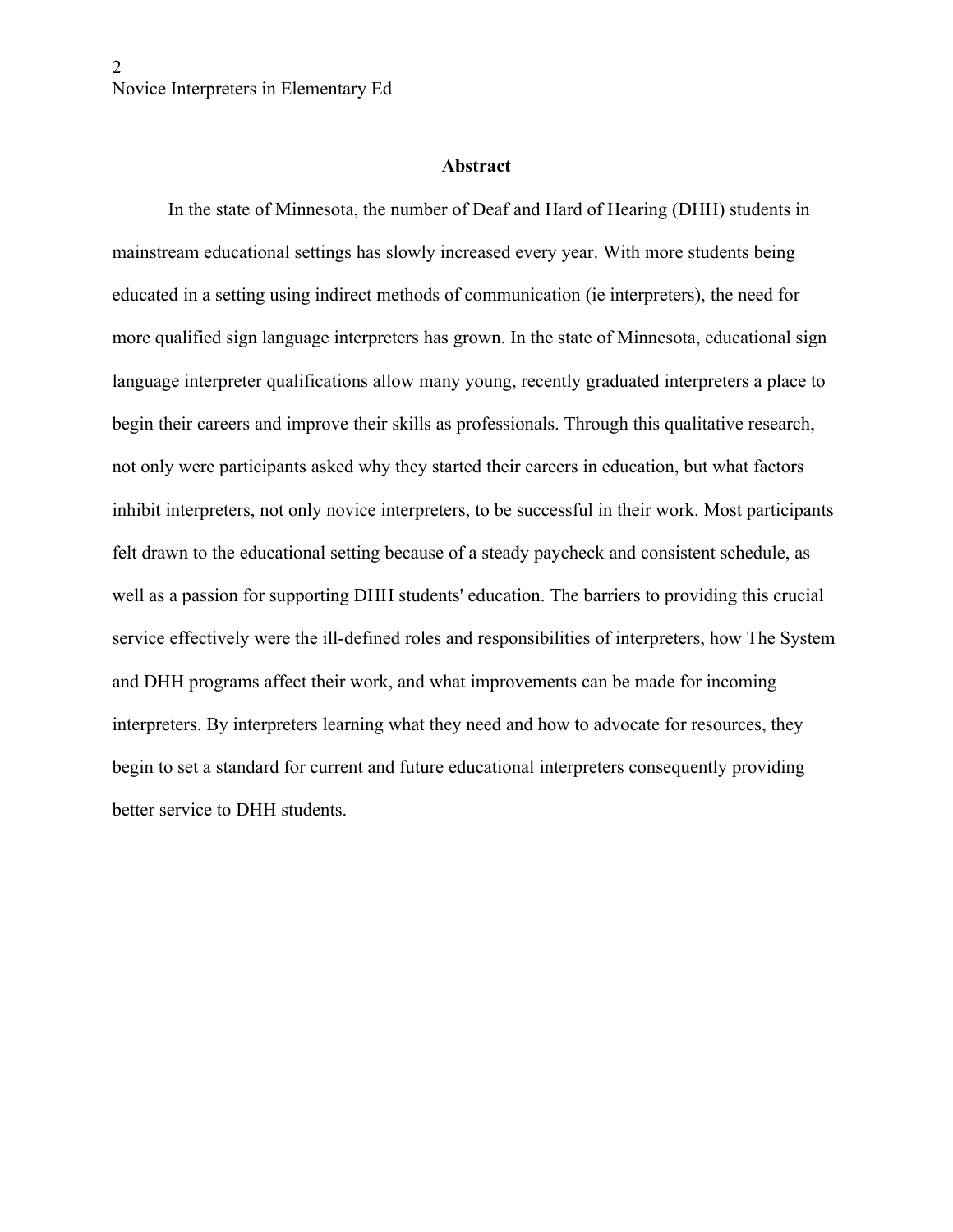# **Charts and Figures**

# **Figure 1: NAIE**



**Figure 2**







**Figure 4**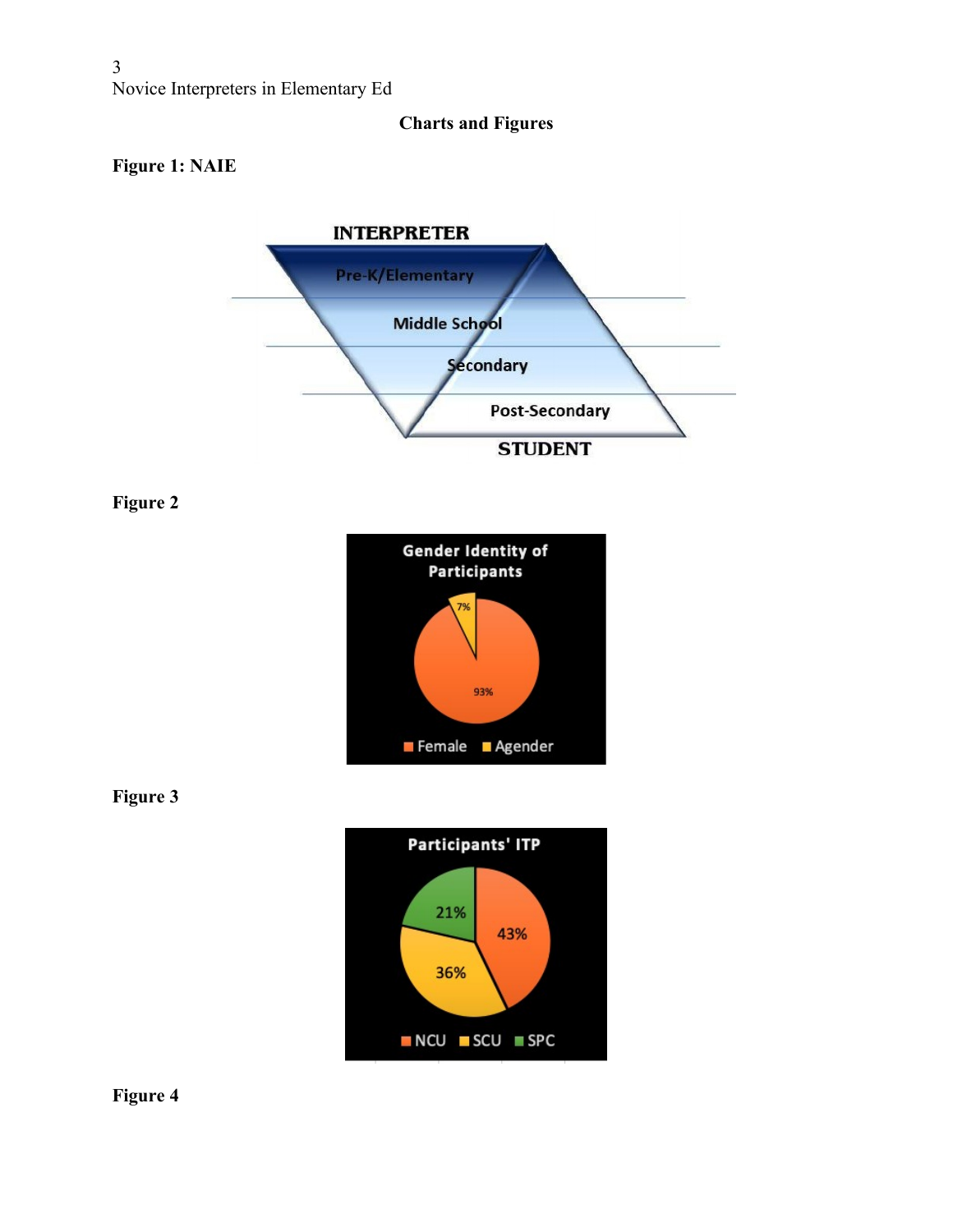

**Figure 5**



**Figure 6**

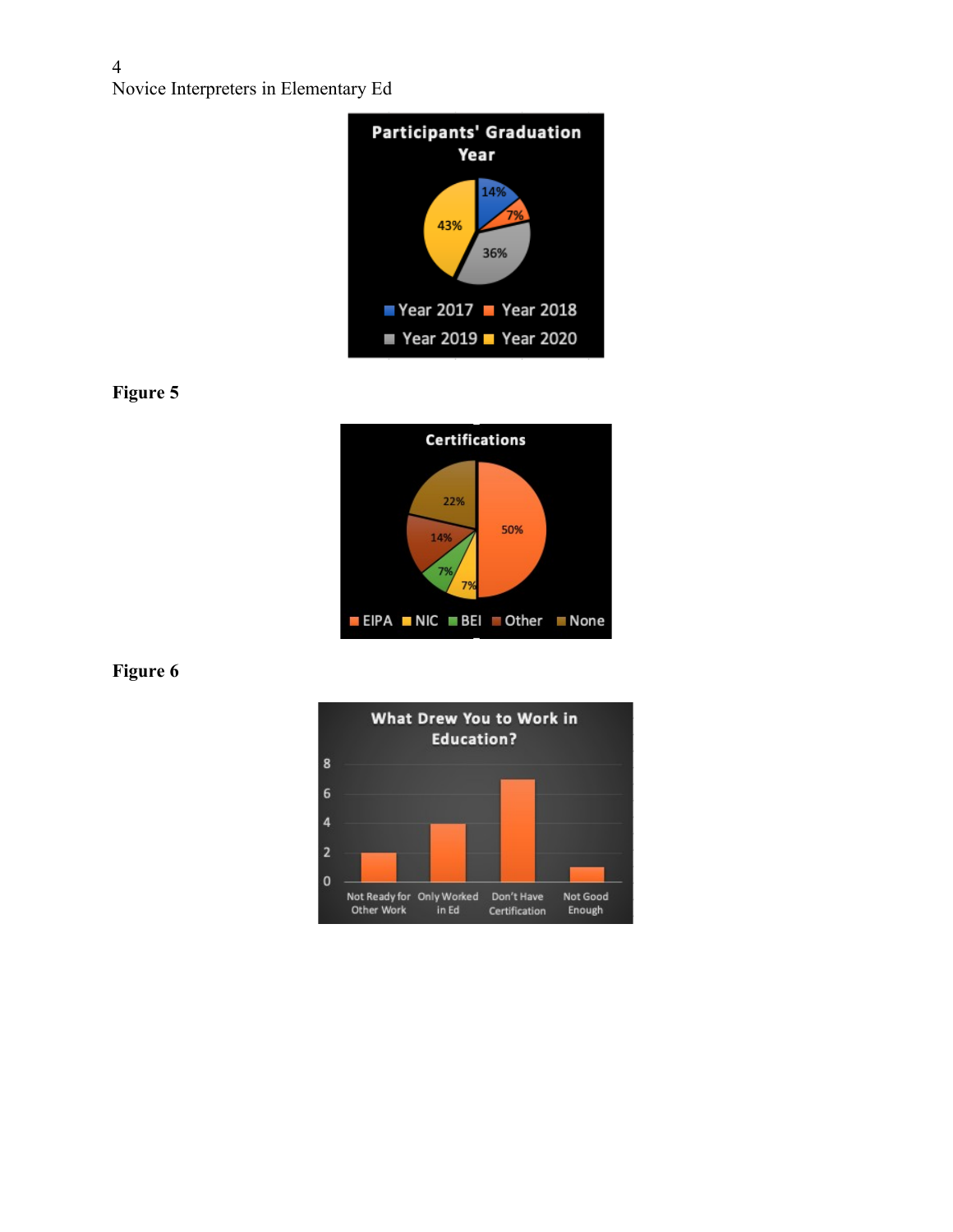## **Figure 7**



### **References**

- Angelides, P. Aravi, C. (2006). A comparative perspective on the experiences of deaf and hard of hearing individuals as students at mainstream and special schools. *American Annals of the Deaf; Washington 151(*5) 478-487.
- Antia, S., Jones, P., Luckner, J., Kreimeyer, K., Reed, S. (2011). Social outcomes of students who are deaf and hard of hearing in general education classrooms.
- AzCHH. (2011, January 14). Americans with disabilities act (ADA) overview. [Video File].

Retrieved from [Americans with Disabilities Act \(ADA\) Overview.](https://www.youtube.com/watch?v=tCTjRuAR1oA&ab_channel=AzCDHH)

- Bontempo, K., & Napier, J. (2007). Mind the gap!: A skills analysis of sign language interpreters. *The Sign Langauge Translator and Interpreter 1*(2), 275-299.
- CDERC. (2015, January 16). Legal issues in deaf education: least restrictive environment by M. Natasha Kordus, Ph.D. [Video File]. Retrieved from [Legal Issues in Deaf Education:](https://www.youtube.com/watch?v=rERAoliF3-0&ab_channel=CaliforniaDeafEducationResourcesCenter)  [Least Restrictive Environment by M. Natasha Kordus, Ph.D..](https://www.youtube.com/watch?v=rERAoliF3-0&ab_channel=CaliforniaDeafEducationResourcesCenter)
- Classroom Interpreting. (n.d.) Educational interpreter performance assessment: EIPA evaluation process. Retrieved from

<https://www.classroominterpreting.org/eipa/performance/evaluation.asp>

Creswell, J. (2013). *Qualitative inquiry and research design: choosing among five approaches.*  (3rd ed.). SAGE Publications.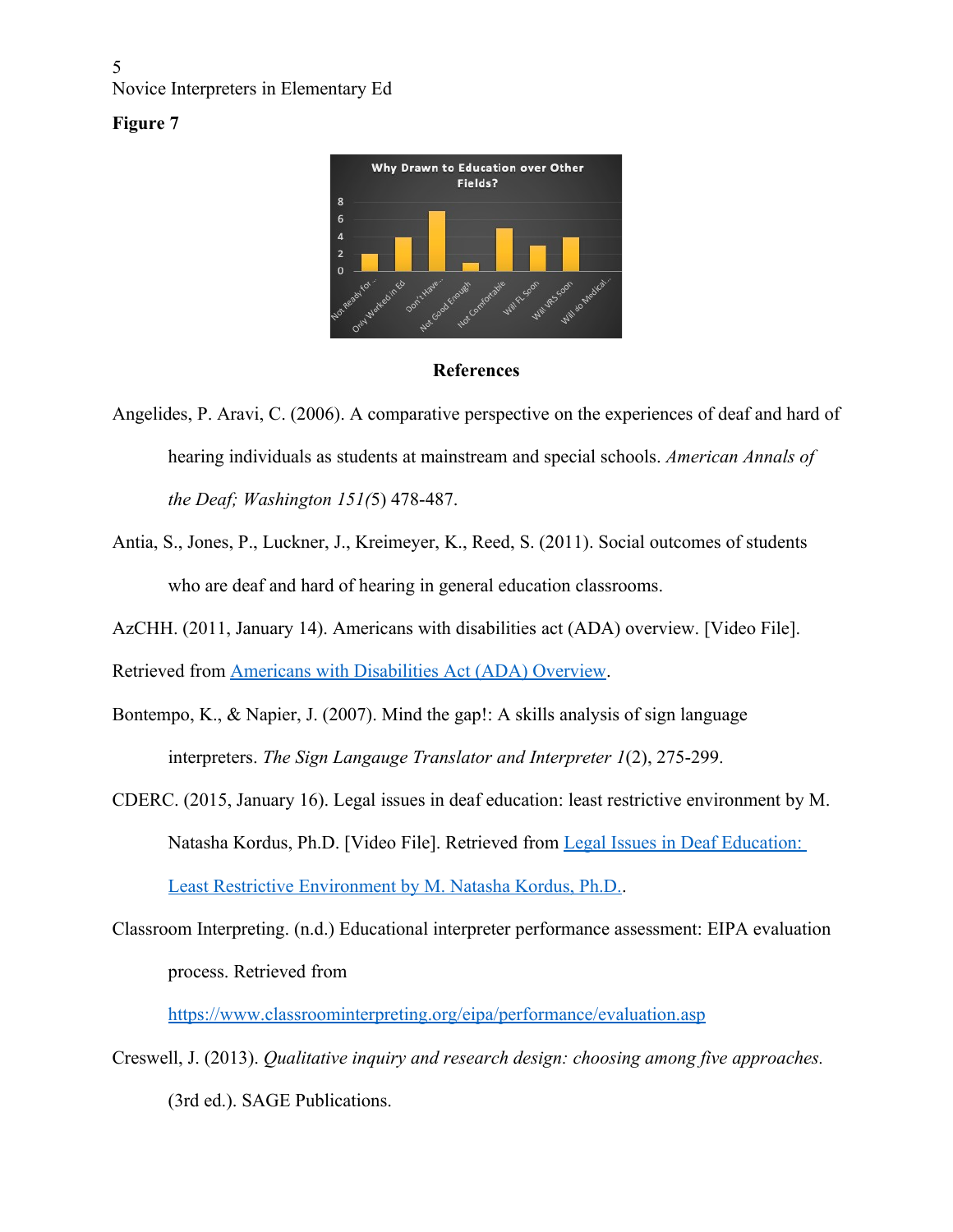- De Meulder, M., & Haualand, H. (2019). Sign language interpreting services: a quick fix for inclusion? *Translation and Interpreting Studies.*
- Jones, B. E. (2004). Competencies of K-12 educational interpreters: What we need versus what we have. In E. Winston (Ed.), *Educational interpreting: How it can succeed* (pp. 113- 131). Washington, DC: Gallaudet University Press.
- Kermit, P., & Berge, S.S. (2018) Tegnspråktolking i videregående skole, inkludering og skoletolkens yrkesansvar" [Sign language interpreting in secondary education, inclusion and the education interpreter's professional responsibility] In Hilde Haualand, Anna-Lena, Nilsson, and Eli Raanes (Eds.), *Tolking: språkarbeid og profesjonsutøvelse* (pp. 353-369). Oslo: Gyldendal Akademisk.
- Kurz, K., & Langer, E. (2004). Student perspectives on educational interpreting: Twenty deaf and hard of hearing students offer insights and suggestions. In E.A. Winston (Ed.), *Educational interpreting: How it can succeed* (pp. 9-47). Washington, DC: Gallaudet University Press.
- Metzger, M. & Fleetwood, E. (2004). Educational interpreting: developing standards of practice. In E.A. Winston (Ed.), *Educational interpreting: How it can succeed* (pp. 171-177). Washington, DC: Gallaudet University Press.
- Minnesota Commission of the Deaf, DeafBlind, and Hard of Hearing. (n.d). Quality assurance of educational interpreters. Retrieved from [https://mn.gov/deaf-commission/advocacy](https://mn.gov/deaf-commission/advocacy-issues/education/quality-assurance-of-educational-interpreters/)[issues/education/quality-assurance-of-educational-interpreters/](https://mn.gov/deaf-commission/advocacy-issues/education/quality-assurance-of-educational-interpreters/).
- MN Department of Education. (2020). *Students who are deaf and hard of hearing; bi-annual report to the legislature: 2020.* Retrieved from

[https://education.mn.gov/MDE/dse/sped/cat/dhh/\](https://education.mn.gov/MDE/dse/sped/cat/dhh/).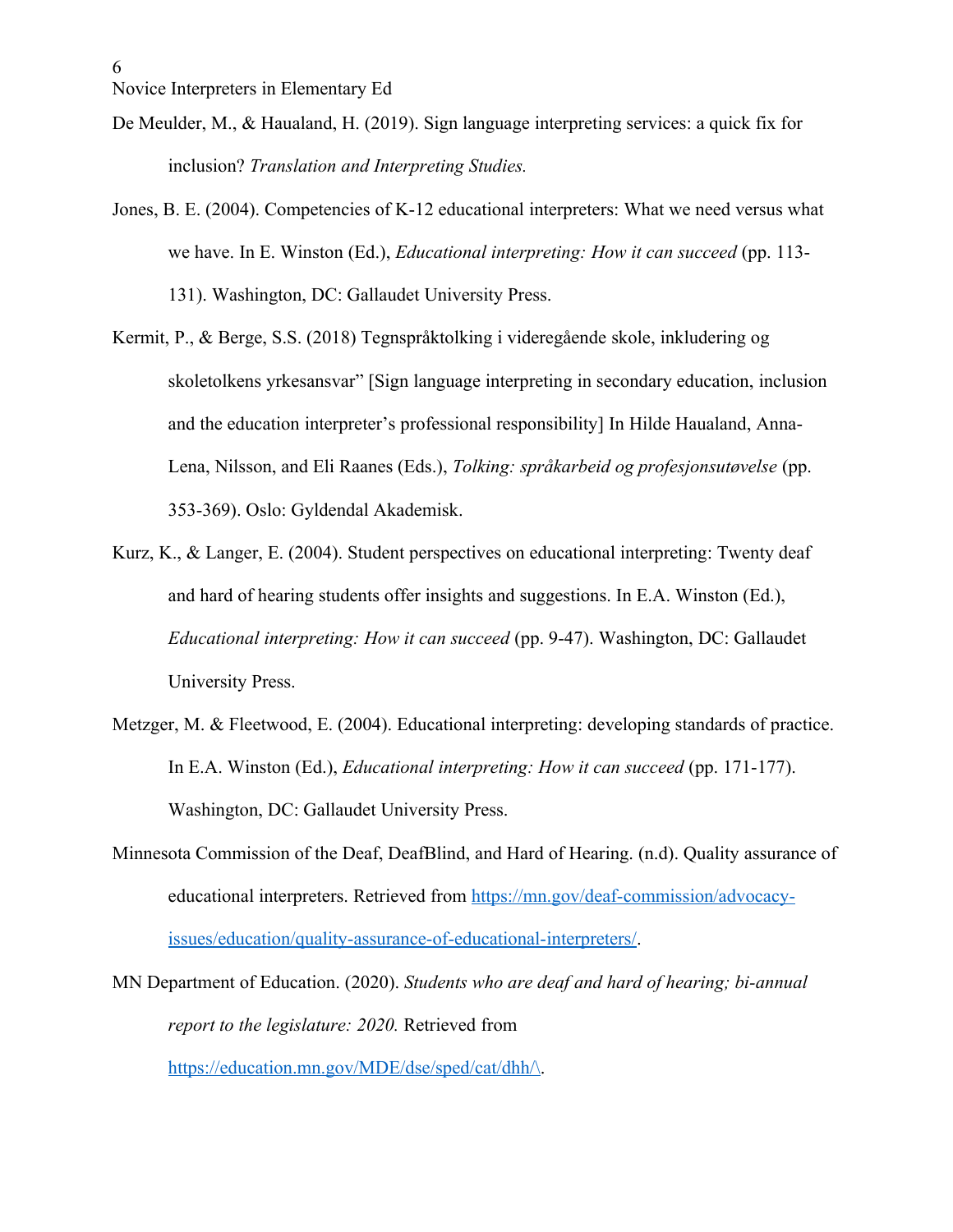7

National Association of Interpreters in Education. (2019). *Professional guidelines for* 

*interpreting in educational settings.* Retrieved from<https://naiedu.org/guidelines/>.

- Registry of Interpreters for the Deaf. (n.d). *About interpreting education programs.* Retrieved from RID website [https://rid.org/about-rid/about-interpreting/become-an-interpreter/](https://rid.org/about-rid/about-interpreting/become-an-interpreter/about-interpreting-education-programs-2/) [about-interpreting-education-programs-2/](https://rid.org/about-rid/about-interpreting/become-an-interpreter/about-interpreting-education-programs-2/)
- Registry of Interpreters for the Deaf. (n.d). *For educational interpreters.* Retrieved from RID website: [https://rid.org/about-rid/about-interpreting/resources/for-educational](https://rid.org/about-rid/about-interpreting/resources/for-educational-interpreters/#:~:text=EIPA-RID%20Agreement,certified%20members%20of%20the%20association)[interpreters/#:~:text=EIPA%2DRID%20Agreement,certified%20members%20of%20the](https://rid.org/about-rid/about-interpreting/resources/for-educational-interpreters/#:~:text=EIPA-RID%20Agreement,certified%20members%20of%20the%20association) [%20association](https://rid.org/about-rid/about-interpreting/resources/for-educational-interpreters/#:~:text=EIPA-RID%20Agreement,certified%20members%20of%20the%20association).
- Schick, B. Williams, K. Kupermintz, H. (2005). Look who's being left behind: educational interpreters and access to education for deaf and hard-of-hearing students. *Journal of Deaf Studies and Deaf Education 11(*1) 3-20. Retrieved from [https://academic-oup](https://academic-oup-com.pearl.stkate.edu/jdsde/article/11/1/3/410814?searchresult=1)[com.pearl.stkate.edu/jdsde/article/11/1/3/410814?searchresult=1](https://academic-oup-com.pearl.stkate.edu/jdsde/article/11/1/3/410814?searchresult=1)
- Schick, B. (2004). How might learning through an educational interpreter influence cognitive development. In E.A. Winston (Ed.), *Educational interpreting: How it can succeed* (pp. 73-87). Washington, DC: Gallaudet University Press.
- Smith, M. (2010). More than meets the eye: revealing the complexities of K-12 interpreting. University of California, San Diego.
- U.S. Department of Education, Office of Special Education and Rehabilitative Services. (2019). *41st annual report to congress on the implementation of the individuals with disabilities education act. 2019.* Retrieved from

<https://www2.ed.gov/about/reports/annual/osep/2019/parts-b-c/41st-arc-for-idea.pdf>.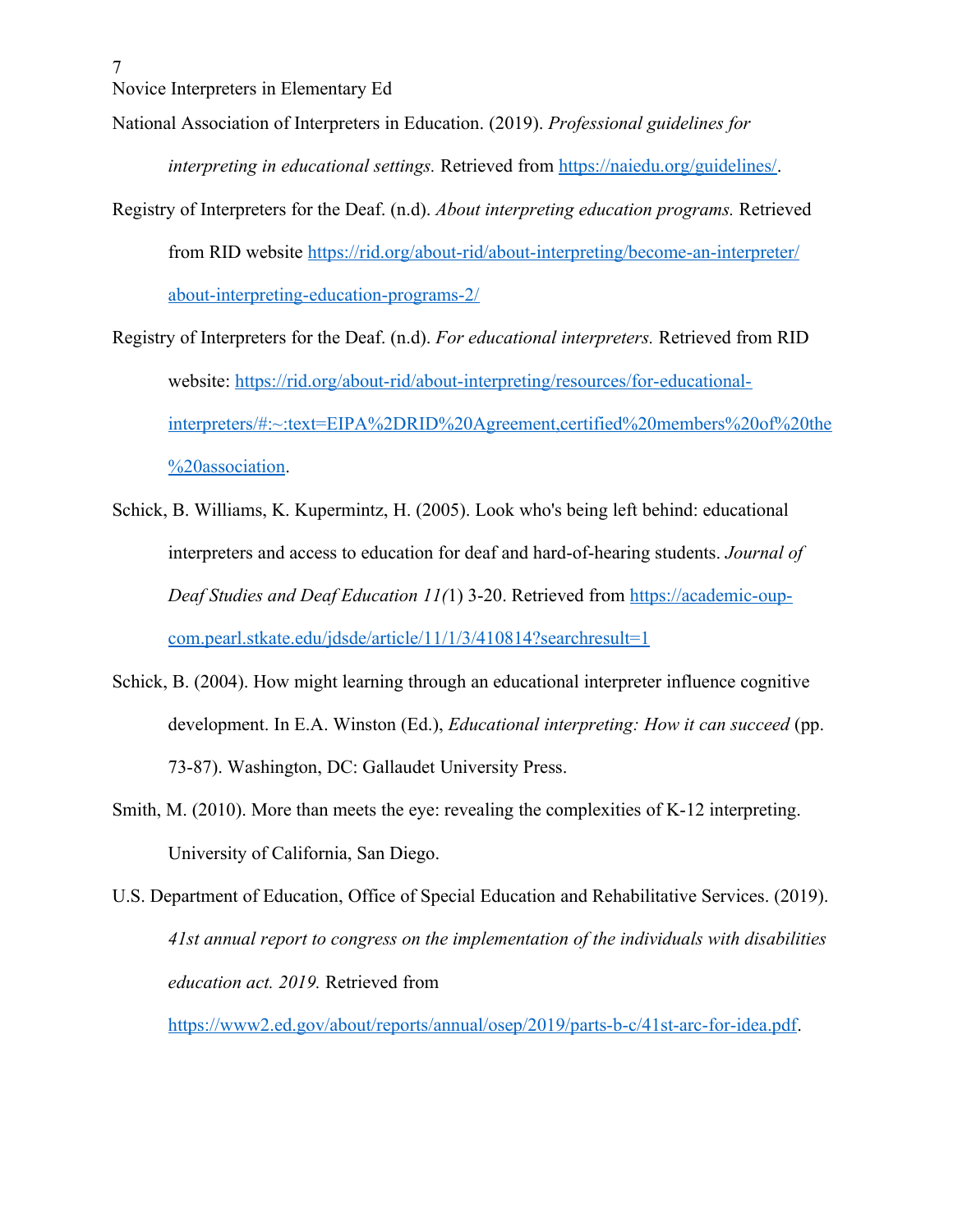Walker, J., Shaw, S. (2011). Interpreter preparedness for specialized settings. *Journal of* 

*Interpretation 21*(1) 96-108.

Wolbers, K. A., Dimling, L. M., Lawson, H. R., & Golos, D. B. (2012). Parallel and divergent

interpreting in an elementary school classroom. *American Annals of the Deaf, 157*(1), 48-

65.

# **Appendix A: Survey Consent Message and Survey Questions**

### **Consent Message**

Hello! Thank you for your interest in taking this survey to benefit the interpreting community and deaf students in elementary settings in Minnesota! This survey will begin by asking you specific questions to determine your eligibility to be in this study, then will ask basic demographic information, and then will go on to ask about your experiences as a K-5 sign language interpreter. At the end of the survey, you will be asked if you would like to participate in an interview with me, the researcher. The first three questions are mandatory to answer, but the rest of the questions, including your participation in the interview, are completely voluntary. If you do decide to participate in the interview, you will be asked to provide your name and preferred method of communication. This response will NOT be linked with your previous survey answers; all your answers will be anonymous. On the next page, please read the consent form. Thank you so much for your participation!

You are invited to participate in this research project because you are an American Sign Language interpreter that is currently working in a K-5 elementary school setting or has worked in a K-5 elementary school setting in Minnesota. This project is being conducted by Jamie Schumacher, student in the Masters of Arts in Interpreting Studies and Communication Equity program at St. Catherine University. The purpose of this survey is to explore the role, skills, and effectiveness of interpreters in an elementary school setting. The survey includes items about demographic information and your experiences in this setting. It will take approximately 10-15 minutes to complete.

Your responses to this survey will be anonymous and results will be presented in a way that preserves the confidentiality of all involved. Confidentiality will be maintained to the degree permitted by the survey technology used, Qualtrics. Specifically, no guarantees can be made regarding the interception of data sent via the Internet by any third parties.

Your participation is voluntary and your decision whether or not to participate will not affect your relationships with the researcher or St. Catherine University. If you decided to stop at any time you may do so. You may also skip any item that you do not want to answer. If you have any questions about this project, please contact Jamie Schumacher at jrschumacher@stkate.edu, or the Institutional Reviewer Board Chair: John Schmitt, PT, PhD, [651.690.7739](tel:(651)%20690-7739);  $jsschmitt@stkate.edu.$  By responding to items on this survey you are giving us your consent to allow us to use your responses for research and educational purposes.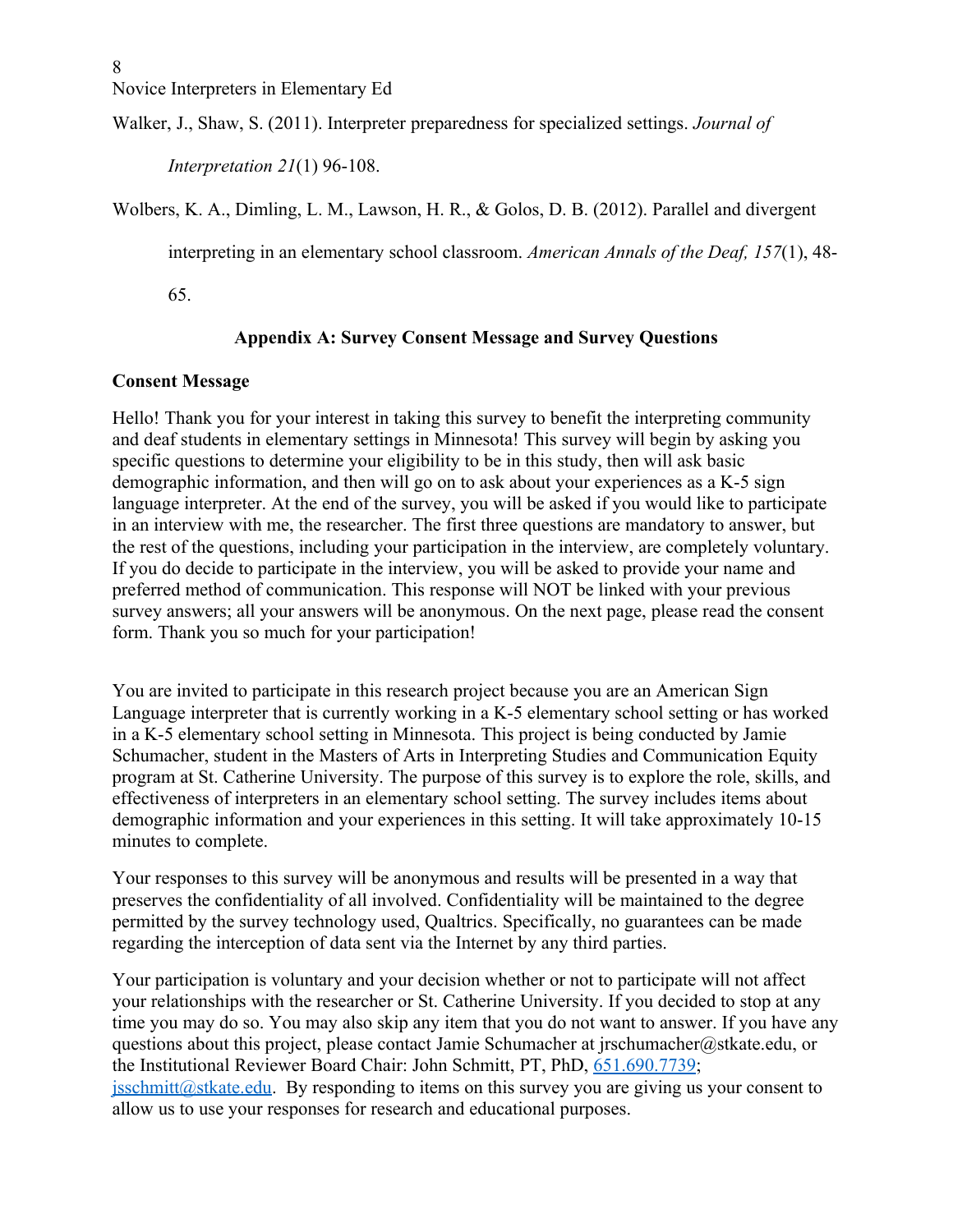### **Survey Questions**

1. Are you 20 years or older?

Yes, No

- 2. Are you currently or have you worked in a K-5 elementary school setting as an American Sign Language interpreter in the state of Minnesota? Yes, No
- 3. Did you graduate from an Interpreter Training Program **BEFORE** 2017? Yes, No
- 4. What gender do you identify with?
- 5. Which ITP (Interpreter Training Program) did you graduate from?
- 6. What year did you graduate from your ITP?
- 7. What type of certification do you have?
	- NIC (National Certification Exam; both written and performance passed)

BEI (Board of Evaluation of Interpreters Exam); if yes, which test did you most recently pass?

EIPA (Educational Interpreter Performance Assessment); if yes, what score did you receive?

 $N/A$ 

**Other** 

- 8. Which grade do you primarily work with?
- 9. Please indicate the priority of these roles in your work as an interpreter (1= most important, 6= least important)

Interpreter/Transliterator (anything defined as "interpreter")

Tutor (aiding the student's educational progress)

Assistant (aiding the teacher and other educational staff)

Consultant (advise educational staff and student's family members about

# student's needs)

Advocate (supporting not only language needs but other accessibility needs) Other/Additional Comments

- 10. I have had education specific to working as a K-5 educational interpreter (select all that apply)
	- No specialized training
	- One or more workshops
	- One or more college courses
	- Specialization Certificate
- 11. I believe licensure and standard screening processes are crucial for educational

interpreters

Strongly disagree Disagree Agree

Strongly Agree

12. I am familiar with the National Association of Interpreters in Education (NAIE) Professional Guidelines document.

> I've never seen it I've read it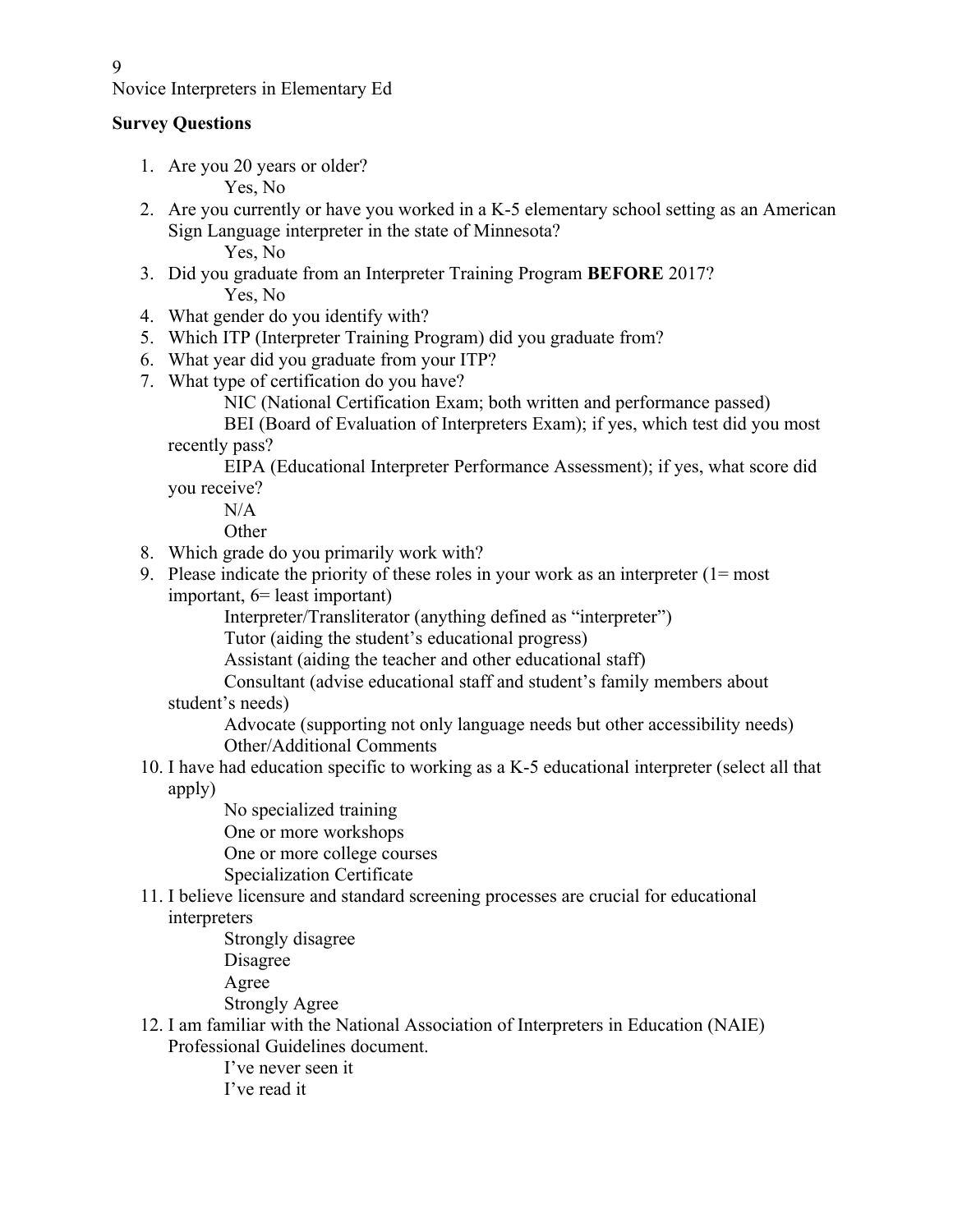I refer to it sometimes I use it every day

- 13. I feel there are enough professional development opportunities for me to improve my skills as an educational interpreter
	- Strongly disagree Disagree Agree Strongly Agree
- 14. An EIPA (Educational Interpreter Performance Assessment) score of 3.5 or above is easily attainable for me.

Strongly disagree Disagree Agree Strongly Agree

- 15. I see myself continuing to serve as an educational interpreter for more than five years. Strongly disagree
	- Disagree

Agree

Strongly agree

- 16. Why do you believe you are a good fit for interpreting in elementary school settings? (check all that apply)
	- I've experienced elementary school as a student
	- I graduated from an ITP (Interpreter Training Program)
	- I passed a certification exam (please indicate which certification exam)
	- I have the skills and knowledge to work effectively
	- Please provide any additional comments below
- 17. What drew you to work in the elementary school setting?
	- Steady paycheck
	- Consistent work
	- Passion for Deaf and Hard of Hearing students' education
	- Work I am able to do now to improve my skills
	- Please provide any additional comments below
- 18. Why did you feel drawn to the elementary school settings over other interpreting fields (freelance, Video Relay Service, medical interpreting, etc)?
	- I don't feel ready for other work yet
	- I haven't worked in other fields outside of elementary education yet
	- I don't have the certification to allow me to work in those fields
	- I am not good enough for that type of work
	- I am not comfortable in any of those settings, yet
	- I am planning on working as a freelance interpreter soon
	- I am planning on working as a Video Relay Service interpreter soon
	- I am planning on working as a medical interpreter soon
	- Please provide any additional comments below
- 19. Would you be willing to participate in an interview to further discuss your work as an elementary school interpreter? The interview would last no more than one hour and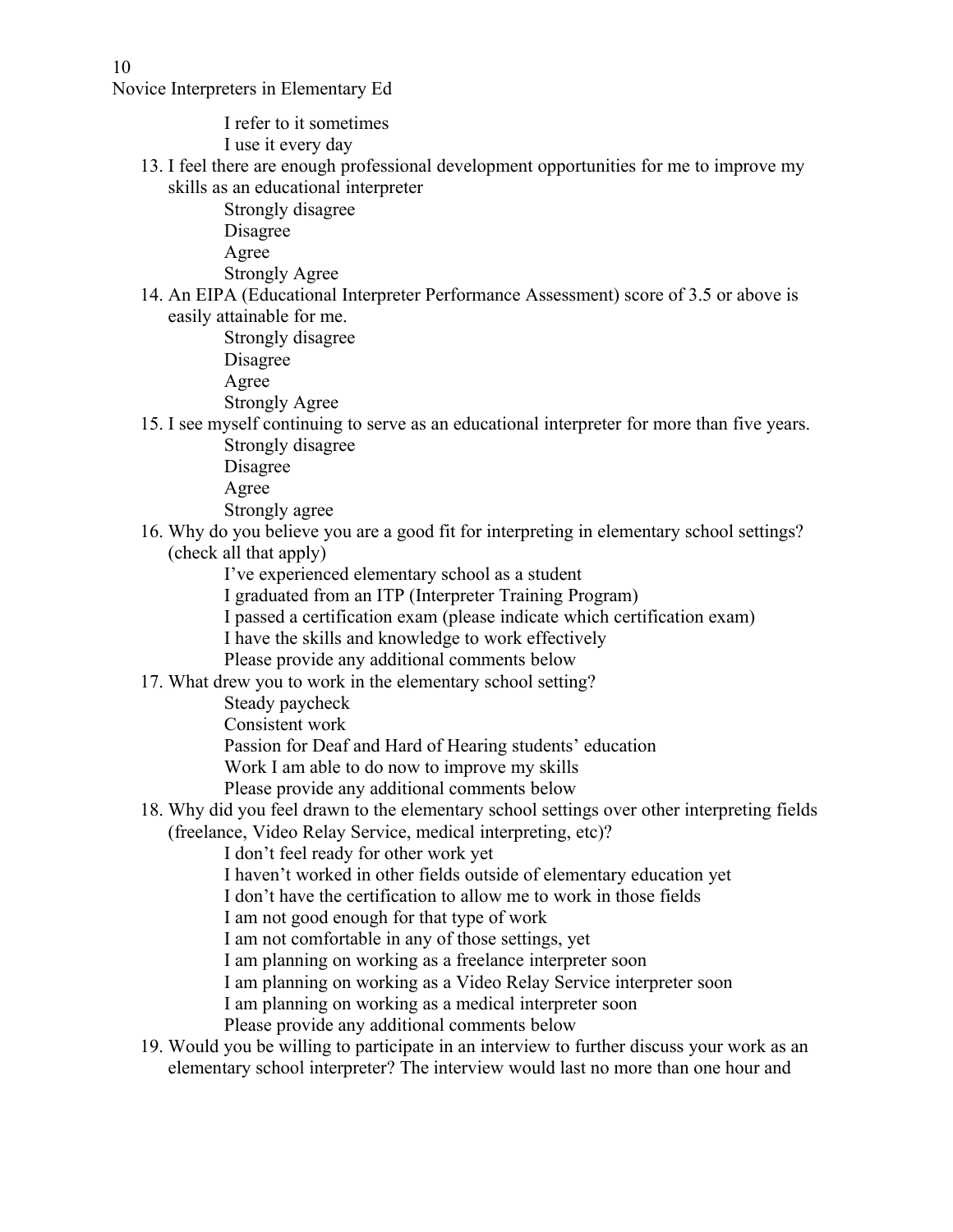> would be conducted over Zoom, an internet-based video platform. This interview will also be video recorded via Zoom and QuickTime.

Sign me up! No, thank you!

## **Appendix B: Interview Script and Questions**

#### **Consent Forms:**

- 1) any questions?
- 2) informed consent: you have the right to not answer any of these questions and your participation is voluntary- thank you for being willing  $\odot$
- 3) videotape consent- for me to record the meeting; the recording will not be shared with anyone and will be used for my eyes only for data review- so I'm not looking down and taking notes the entire time

#### **Point of Research:**

I am not a K-12 interpreter. I started my career in FL and have continued ever since because of personal preferences- not good with kids – feel like I don't have the disposition or personality to feel comfortable to succeed – why do you feel you are a good fit.

**Interview:** Informal- I have some questions ready, but I want to follow your lead. Did anything come up during the survey that you wanted to discuss?

- 1) Demographic Information: Do you have any ASL interpreting certifications?
- 2) How long have you been interpreting for?
- 3) Can you tell me about the application process?
- 4) -What type of screening/assessment process did you have to do?
- 5) Did your ITP prepare you sufficiently for elementary ed?
- 6) Do you feel like your roles and responsibilities are well defined?
- 7) -Tell me about a time that you had opportunities to prepare and collaborate with the teacher.
- 8) Tell me about a challenge that you face when interpreting in the educational environment. How did you address this challenge? What would you like to see change in the future?
- 9) What types of improvements would you recommend for the educational interpreting field?
- 10) Do you support the interpreter licensure bill? HF 2634/SF 2702 (to require interpreters pass a licensure exam to be allowed to work in Minnesota)

### **Appendix C: Videotape Consent Form & Informed Consent Form**

## **ST CATHERINE UNIVERSITY**

## **Informed Consent for a Research Study Study Title: "An Exploration of Minnesota Novice Interpreters' Decision to Start their Careers in Elementary School Settings"**

You are invited to participate in a research study. This study is called "An Exploration of Minnesota Novice Interpreters' Decision to Start their Careers in Elementary School Settings". The study is being done by Jamie Schumacher, a Master's candidate at St. Catherine University in St. Paul, MN. The faculty advisor for this study is Dr. Erica Alley, Associate Professor in the ASL and Interpreting Department at St. Catherine University. Below, you will find answers to the most commonly asked questions about participating in a research study. Please read this entire document and ask questions you have before you agree to be in the study.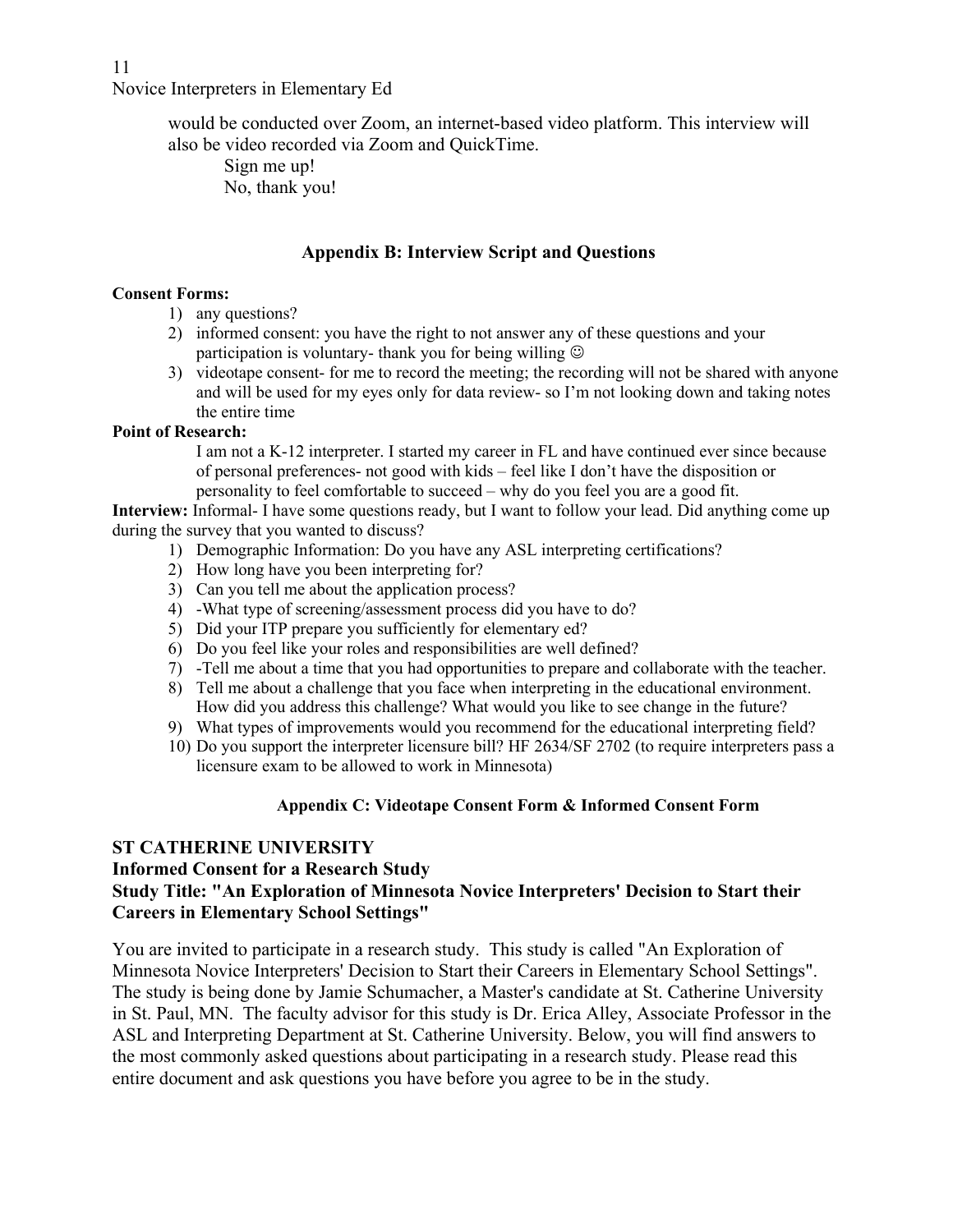## **Why are the researchers doing this study?**

The purpose of this study is to analyze why the potential decision of American Sign Language interpreters in Minnesota is decide to begin their careers in elementary (kindergarten- fifth grade) settings. This study is important because it will help ASL interpreters in elementary settings clarify their role, support and improve the education for Deaf and Hard of Hearing students in the comumunity, and advise Interpreter Training Programs on the potential need for further training for educational interpreters. Approximately 100 people are expected to participate in this research.

## **Why have I been asked to be in this study?**

You have been asked to partake in this study because you filled out the survey, you selected that you'd be interested in being interviewed, and fit the study's criteria:

- You have graduated from an Interpreting Training Program (ITP) from 2017-2020
- You do not have to possess any certification
- You are certified (BEI, NIC, EIPA)
- You currently or have worked in the elementary school (kindergarten through fifth grade) level as an interpreter
- You are a resident of Minnesota

## **If I decide to participate, what will I be asked to do?**

If you meet the criteria and agree to be in this study, you will participate in a video recorded interview with Jamie Schumacher over Zoom. This interview will also be recorded through the Zoom software and I will be personally recording the interview using QuickTime as backup. Both of these recordings will be kept in secured and separate places.

In total, this study will take approximately 1 hour.

# **What if I decide I don't want to be in this study?**

Participation in this study is completely voluntary. If you decide you do not want to participate in this study, please say so at any time, and do not sign this form. Your decision of whether or not to participate will have no negative or positive impact on your relationship with St. Catherine University, nor with any of the students or faculty involved in the research.

## **What are the risks (dangers or harms) to me if I am in this study?**

Although this study does not have any foreseeable risks, this study may cause discomfort or an emotional response from participants when answering the interview questions. Participants are not required to answer questions that they are not comfortable answering. They can end the interview at any time.

# **What are the benefits (good things) that may happen if I am in this study?**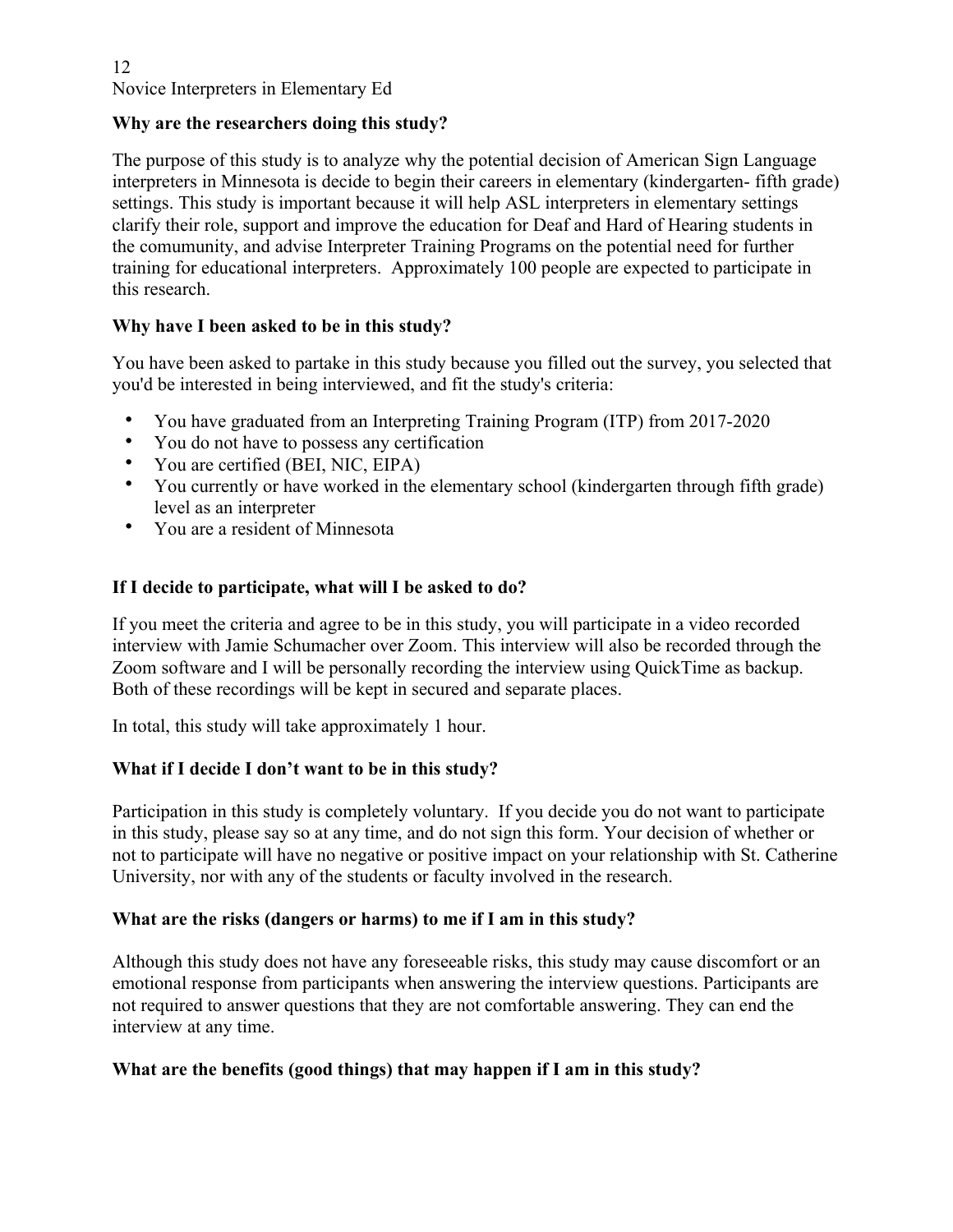There are no direct benefits to participants; however, the data collected will be used the betterment of the ASL educational interpreting field. There are potential benefits to the Minnesota interpreting community, Minnesota Interpreter Training Programs (ITP), and deaf and hard of hearing students. This will benefit the interpreting community because this research may help define the ambiguous roles of elementary school interpreters, may show gaps in professional development opportunities, and identify who would be best suited for this type of work. The study will benefit ITPs because this study may show that novice interpreters do not receive sufficient education to be qualified for elementary school work. This will benefit the deaf and hard of hearing communities because this may give them the resources to demand for qualified interpreters and to explicitly show who is interpreting in these settings and why.

# **Will I receive any compensation for participating in this study?**

You will not be compensated for participating in this study.

# **What will you do with the information you get from me and how will you protect my privacy?**

The information that you provide in this study will be kept confidentially. The interview will be recorded via Zoom. This recording will be kept in a locked folder on Google Drive. The backup recording via QuickTime will be stored on an external hard drive and locked in a file cabinet in the researcher's home office. Only the researcher and research advisor will have access to this data, and any personal identifiable information will be changed for confidentiality. The researcher will destroy all original reports and identifying information that can be linked to you by December 30, 2021.

Any information that you provide will be kept confidential, which means that you will not be identified or identifiable in the any written reports or publications. If it becomes useful to disclose any of your information, the researcher will seek your permission and tell you the persons or agencies to whom the information will be furnished, the nature of the information to be furnished, and the purpose of the disclosure; you will have the right to grant or deny permission for this to happen. If you do not grant permission, the information will remain confidential and will not be released.

# **Could my information be used for future research?**

No, your data will not be used or distributed for future research even if de-identified without gaining further consent from you.

# **Are there possible changes to the study once it gets started?**

If during the course of this research study the researcher team learns about new findings that might influence your willingness to continue participating in the study, they will inform you of these findings

# **How can I get more information?**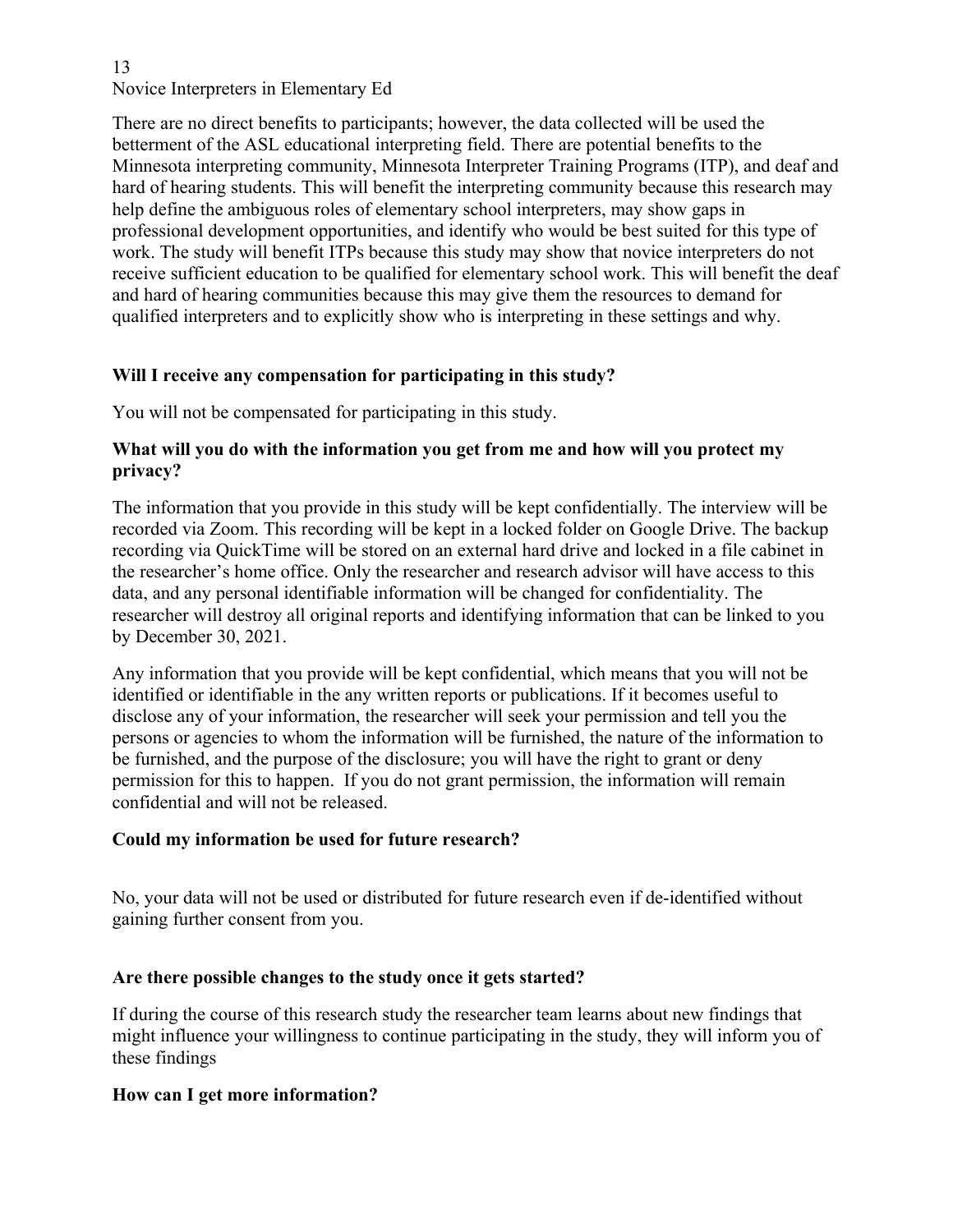If you have any questions, you can ask them before you sign this form. You can also feel free to contact me, Jamie Schumacher, at jrschumacher@stkate.edu. If you have any additional questions later and would like to talk to the faculty advisor, please contact Dr. Erica Alley at elalley@stkate.edu. If you have other questions or concerns regarding the study and would like to talk to someone other than the researcher(s), you may also contact Dr. John Schmitt, Chair of the St. Catherine University Institutional Review Board, at (651) 690-7739 or jsschmitt@stkate.edu.

## **Statement of Consent:**

I consent to participate in the study and agree to be videotaped/audiotaped.

My signature indicates that I have read this information, my questions have been answered and I am at least 18 years of age.

| Signature of Participant    | Date |
|-----------------------------|------|
| Printed Name of Participant |      |
| Signature of Researcher     | Date |

# **Videotape Release Form**

I agree to be videotaped as part of my participation in the study "An Exploration of MN Novice Interpreters' Decision to Become Elementary School Interpreters" conducted by Jamie Schumacher. I understand that the videotape will be labeled using a chosen pseudonym and kept secure on an external hard-drive stored in the researcher's home and in a password protected Google Drive folder. I understand that the video will be kept by the researcher and used for research purposes. The video will not be shown to others without my written permission.

Please read the following and check those for which you give consent. Please note: you cannot participate in the experiment if you are unwilling to be video-recorded.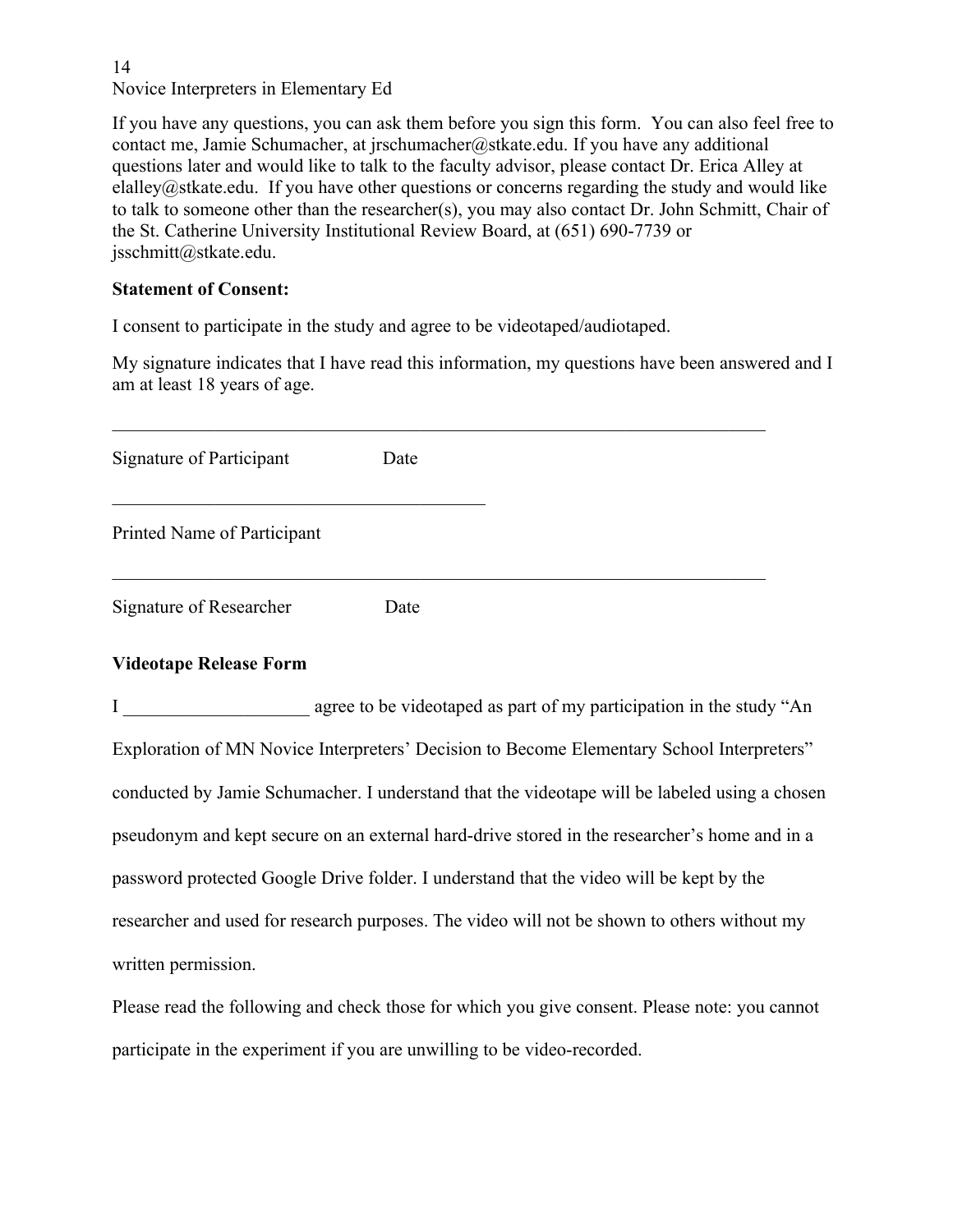$H^{\text{H}}$  YES, I give permission for my videotaped data to be used in scholarly presentations and publications. I will approve any videotaped data that will be used (i.e. the researcher will contact me and show me the clip(s) to be used).

 $H<sup>1</sup>$  NO, I DO NOT give permission for my videotaped data to be used in scholarly presentations and publications.

 $H^{\text{H}}$  YES, I give permission to be videotaped and for those recordings to be stored by the researcher and for the researcher to use the data recorded.

 $\mathcal{L}_\text{max}$  and  $\mathcal{L}_\text{max}$  and  $\mathcal{L}_\text{max}$  and  $\mathcal{L}_\text{max}$  and  $\mathcal{L}_\text{max}$ 

 $\mathcal{L}_\text{max}$  , and the contract of the contract of the contract of the contract of the contract of the contract of

 $H^{\parallel}$  NO, I DO NOT give my permission to be video-recorded

Participant's Signature Date Date Date

Primary Investigator's Signature Date Date

# **Appendix D: Recruitment and Follow-Up Email**

Hi [Organization],

My name is Jamie Schumacher and I am a student at Saint Catherine University in their Masters of Arts in Interpreting Studies and Communication Equity program. I am currently working on a research project in the hopes of learning more about elementary school ASL-English interpreters in Minnesota.

I am looking for ASL interpreters who have graduated between the years 2017-2020 and are working or have worked in K-5 settings. If you decide to participate in this study, you will be asked to take a short online survey ([http://stkate.az1.qualtrics.com/jfe/form/SV\\_8ojl1F8Rkq8rPCd](http://stkate.az1.qualtrics.com/jfe/form/SV_8ojl1F8Rkq8rPCd)) consisting of 20 questions. All of these questions do not require you to "free write", but I encourage you to do so.

This survey should take **10-20** minutes and is completely anonymous. Once the survey is complete, there will be a question asking if you are comfortable participating in an interview. This interview will be video recorded for data review purposes and will be destroyed on December 31, 2021. This study is completely voluntary and confidential. If you have any questions about the study, please do not hesitate to contact me at [jrschumacher@stkate.edu.](mailto:jrschumacher@stkate.edu)

ASL Video:<https://youtu.be/PIFos-7W7jc>